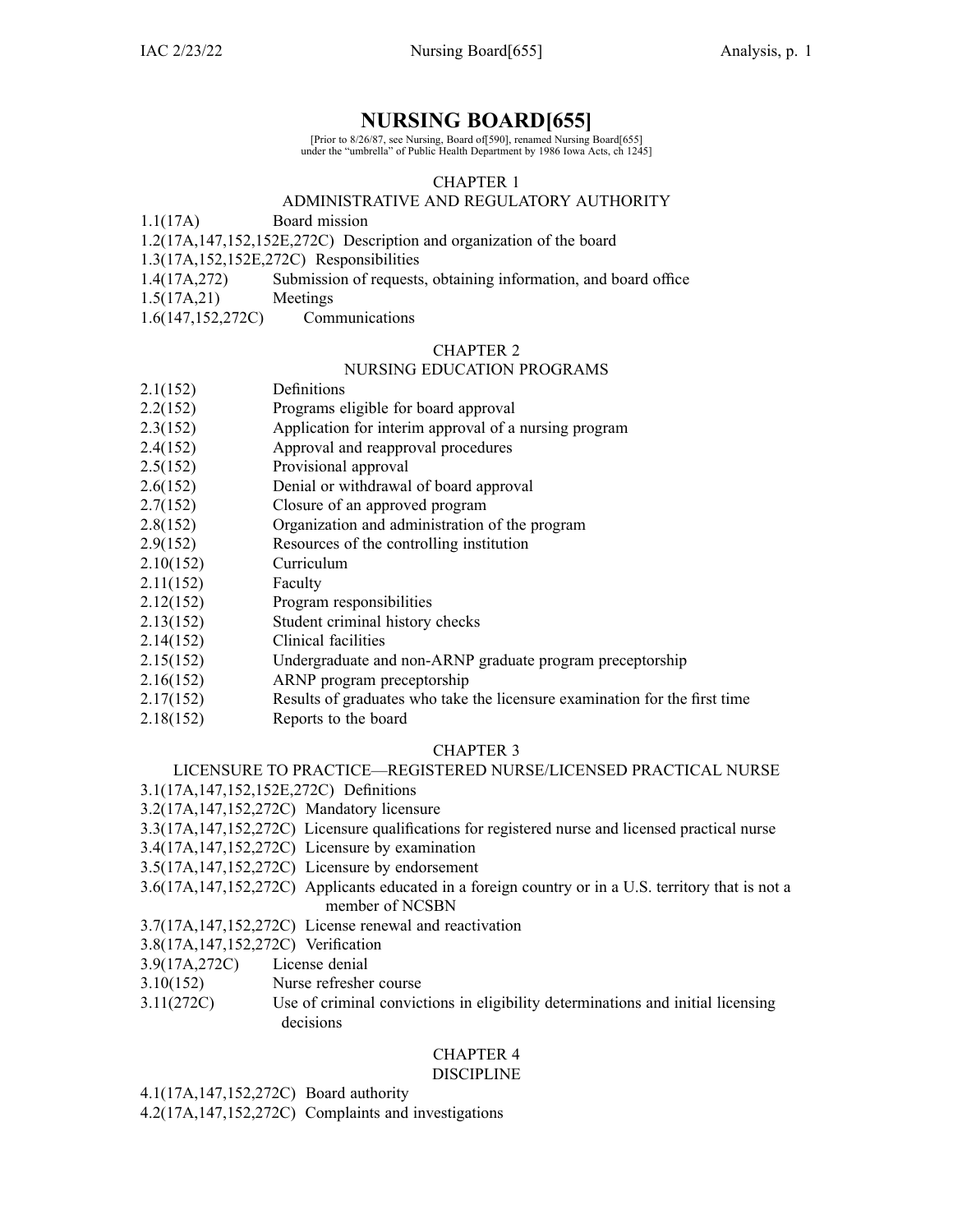|                                                 | 4.3(17A,147,152,272C) Issuance of investigatory subpoenas |
|-------------------------------------------------|-----------------------------------------------------------|
| 4.4(17A,147,152,272C) Board action              |                                                           |
| 4.5(17A,147,152,272C) Peer review committee     |                                                           |
| 4.6(17A, 147, 152, 272C) Grounds for discipline |                                                           |
| 4.7(17A, 147, 152, 272C) Sanctions              |                                                           |
| 4.8(17A, 147, 152, 272C) Voluntary surrender    |                                                           |
|                                                 | 4.9(17A,147,152,272C) Prohibited grounds for discipline   |

#### CHAPTER 5

#### CONTINUING EDUCATION

- 5.1(272C) Definitions
- 5.2(272C) Continuing education—licensees
- 5.3(272C) Continuing education—providers

#### CHAPTER 6

#### NURSING PRACTICE FOR REGISTERED NURSES/LICENSED PRACTICAL NURSES

- 6.1(152) Definitions
- 6.2(152) Standards of nursing practice for registered nurses
- 6.3(152) Standards of nursing practice for licensed practical nurses

## CHAPTER 7

#### ADVANCED REGISTERED NURSE PRACTITIONERS

- 7.1(17A,124,147,152) Definitions
- 7.2(152) Requirements for licensure as an ARNP
- 7.3(17A,147,152) Application process
- 7.4(17A,147,152) Advanced nursing practice
- 7.5(17A,147,152) Standards of practice for treating patients
- 7.6(17A,124,147,152,272C) Standards of practice for controlled substances
- 7.7(124) Use of the prescription monitoring program
- 7.8(152) Prescribing epinephrine auto-injectors in the name of <sup>a</sup> facility

#### CHAPTER 8

## PETITIONS FOR RULE MAKING

(Uniform Rules)

- 8.1(17A) Petition for rule making
- 8.3(17A) Inquiries

## CHAPTER 9

## DECLARATORY ORDERS

(Uniform Rules)

- 9.1(17A) Petition for declaratory order
- 9.2(17A) Notice of petition
- 9.3(17A) Intervention
- 9.4(17A) Briefs
- 9.5(17A) Inquiries
- 9.6(17A) Service and filing of petitions and other papers
- 9.7(17A) Consideration
- 9.8(17A) Action on petition
- 9.9(17A) Refusal to issue order
- 9.12(17A) Effect of <sup>a</sup> declaratory order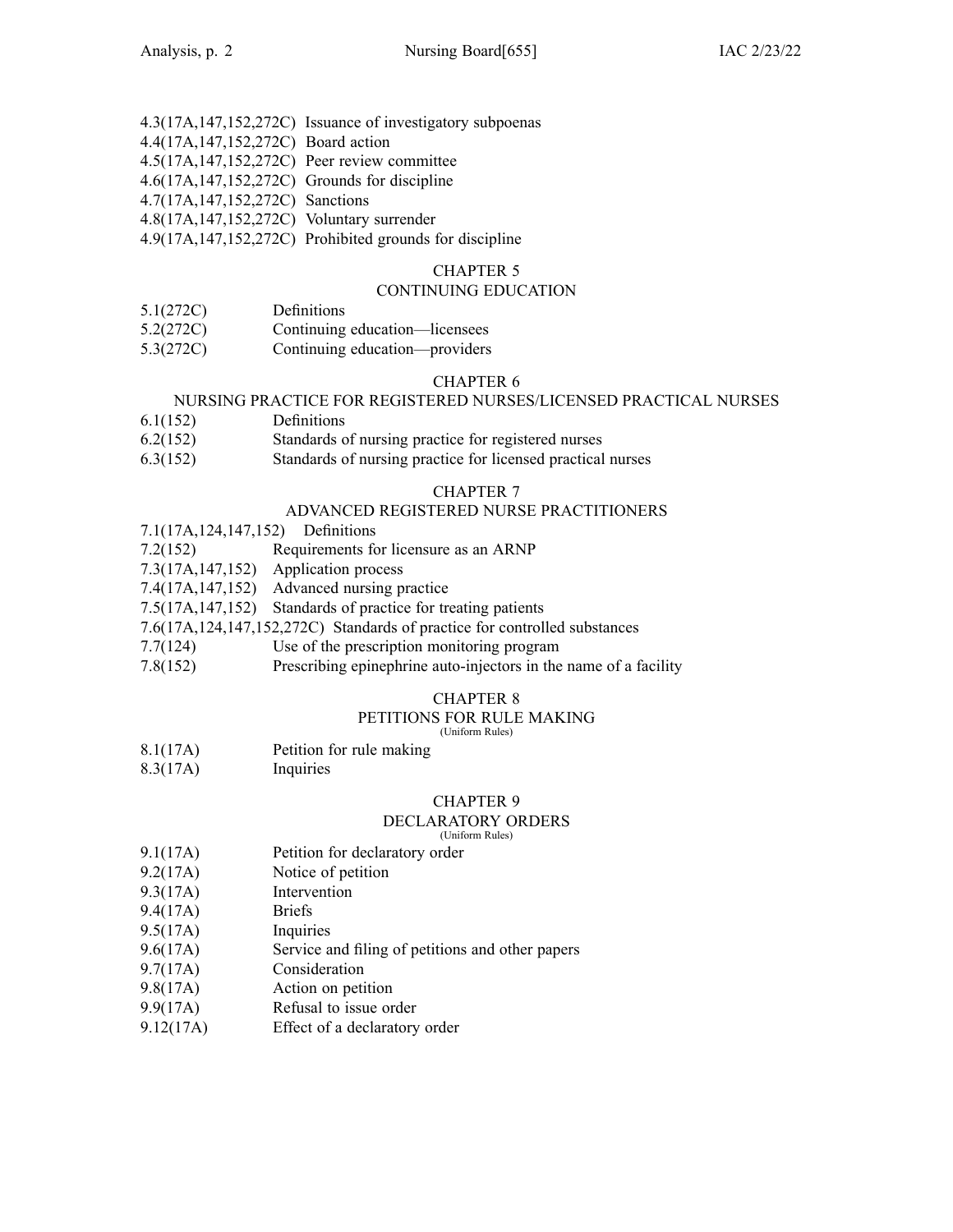## CHAPTER 10

#### AGENCY PROCEDURE FOR RULE MAKING (Uniform Rules)

- 
- 10.3(17A) Public rule-making docket
- 10.4(17A) Notice of proposed rule making
- 10.5(17A) Public participation
- 10.6(17A) Regulatory analysis
- 10.10(17A) Exemptions from public rule-making procedures
- 10.11(17A) Concise statement of reasons
- 10.12(17A) Contents, style, and form of rule
- 10.13(17A) Agency rule-making record

## CHAPTER 11

## EXAMINATION OF PUBLIC RECORDS

11.1(17A,22,147,152,272C) Definitions

- 11.2(17A,22,147,152,272C) Public information and inspection of records
- 11.3(17A,22,147,152,272C) Personally identifiable information
- 11.4(17A,22,147,152,272C) Notice to suppliers of information
- 11.5(17A,22,147,152,272C) Rosters

#### CHAPTER 12

#### REGISTERED NURSE CERTIFYING ORGANIZATIONS/ UTILIZATION AND COST CONTROL REVIEW

- 12.1(509,514,514B,514F) Purpose
- 12.2(509,514,514B,514F) Definition
- 12.3(509,514,514B) National certifying organizations
- 12.4(514F) Utilization and cost control review (U.C.C.R.) committee
- 12.5(514F) Selection and composition of the U.C.C.R. committee
- 12.6(514F) Scope of review
- 12.7(514F) Procedures for utilization and cost control review

## CHAPTER 13

## DISCIPLINARY HEARING COSTS

13.1(152,272C) Disciplinary hearings—fees and costs

#### CHAPTER 14

#### FAIR INFORMATION PRACTICES

(Uniform Rules)

- 14.1(17A,22) Definitions
- 14.3(17A,22) Requests for access to records
- 14.6(17A,22) Procedure by which additions, dissents, or objections may be entered into certain records
- 14.7(17A,22) Consent to disclosure by the subject of <sup>a</sup> confidential record
- 14.8(17A,22) Notice to suppliers of information

## CHAPTER 15

## WAIVER RULES

| 15.1(17A, 147)        | Definition                      |
|-----------------------|---------------------------------|
| 15.2(17A, 147)        | Scope of chapter                |
| 15.3(17A, 147)        | Applicability of chapter        |
| 15.4(17A, 147)        | Criteria for waiver             |
| 15.5(17A, 147)        | Filing of petition              |
| $1.5$ $(1.7)$ $(1.7)$ | $\cap$ $\ldots$ $\cap$ $\ldots$ |

- 15.6(17A,147) Content of petition
- 15.7(17A,147) Additional information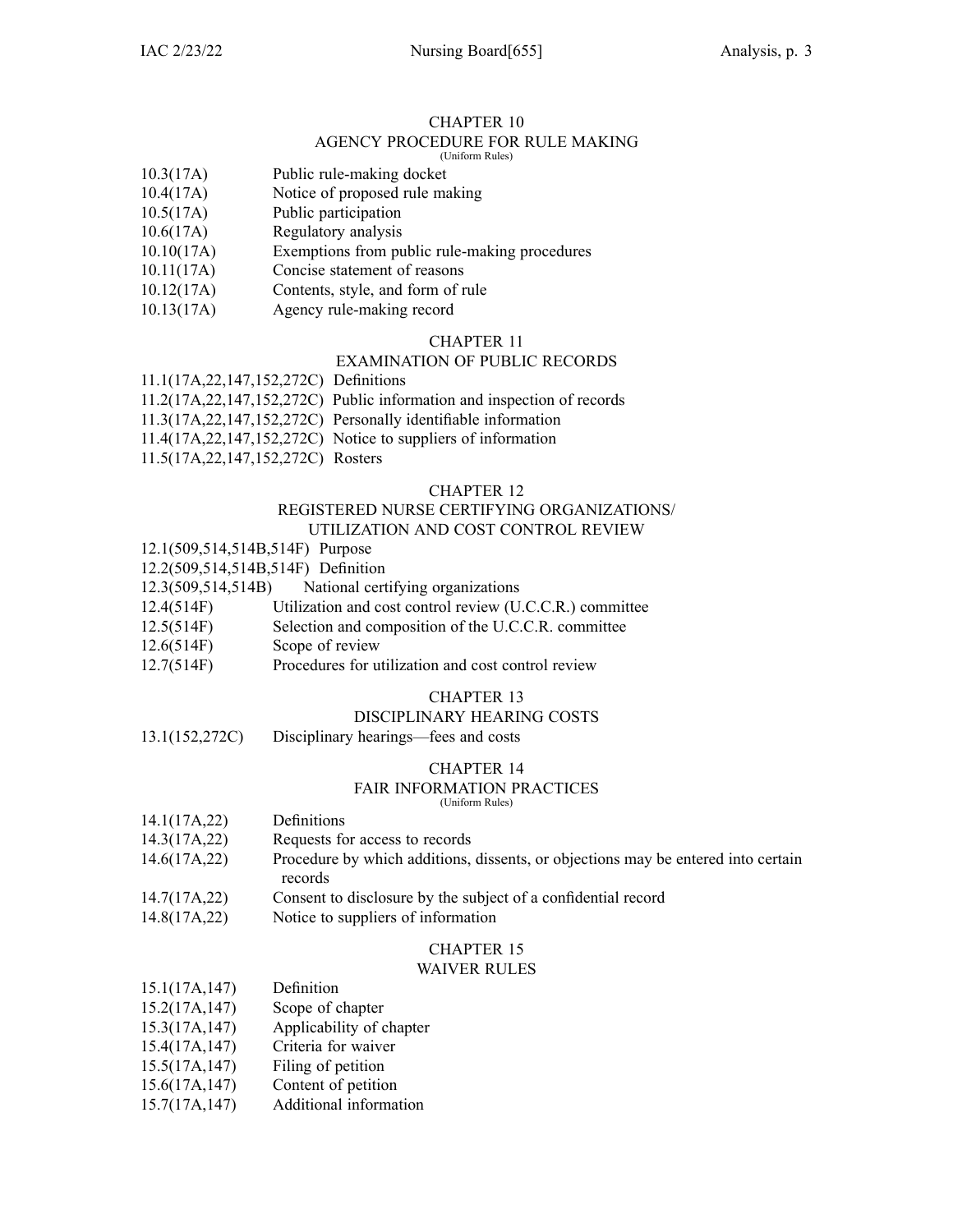| 15.8(17A, 147)  | Notice                           |
|-----------------|----------------------------------|
| 15.9(17A, 147)  | Hearing procedures               |
| 15.10(17A, 147) | Ruling                           |
| 15.11(17A, 147) | Public availability              |
| 15.12(17A, 147) | Submission of waiver information |
| 15.13(17A, 147) | Cancellation of a waiver         |
| 15.14(17A, 147) | Violations                       |
| 15.15(17A, 147) | Defense                          |
| 15.16(17A, 147) | Judicial review                  |

# CHAPTER 16

## Reserved

## CHAPTER 17

## NONPAYMENT OF CHILD SUPPORT OR STATE DEBT

## DIVISION I

## NONPAYMENT OF CHILD SUPPORT

| 17.1(252J) | <b>Definitions</b>                                  |
|------------|-----------------------------------------------------|
| 17.2(252)  | Denial of issuance or repeated of a license nonpaym |

17.2(252J) Denial of issuance or renewal of <sup>a</sup> license—nonpayment of child suppor<sup>t</sup> 17.3(252J) Suspension or revocation of <sup>a</sup> license—nonpayment of child suppor<sup>t</sup>

#### DIVISION II NONPAYMENT OF STATE DEBT

- 17.4(272D) Definitions
- 17.5(272D) Denial of issuance or renewal of <sup>a</sup> license—nonpayment of state debt 17.6(272D) Suspension or revocation of <sup>a</sup> license—nonpayment of state debt

## CHAPTER 18

## MILITARY SERVICE AND VETERAN RECIPROCITY

- 18.1(272C) Definitions
- 18.2(272C) Military education, training, and service credit
- 18.3(272C) Veteran reciprocity

## CHAPTER 19

## IOWA NURSE ASSISTANCE PROGRAM

- 19.1(272C) Iowa nurse assistance program committee
- 19.2(272C) Definitions
- 19.3(272C) Organization of the committee
- 19.4(272C) Eligibility
- 19.5(272C) Terms of participation
- 19.6(272C) Referral to the board
- 19.7(272C) Confidentiality
- 19.8(28E) Authority for 28E agreements

## CHAPTER 20

## CONTESTED CASES

| 20.1(17A,272C) | Scope and applicability                                |
|----------------|--------------------------------------------------------|
| 20.2(17A,272C) | Definitions                                            |
| 20.3(17A,272C) | Time requirements                                      |
| 20.4(17A,272C) | Applicability of Iowa Rules of Civil Procedure         |
| 20.5(17A,272C) | Combined statement of charges and settlement agreement |

- 20.6(17A,272C) Notice of hearing
- 20.7(17A,272C) Statement of charges
- 20.8(13,272C) Legal representation